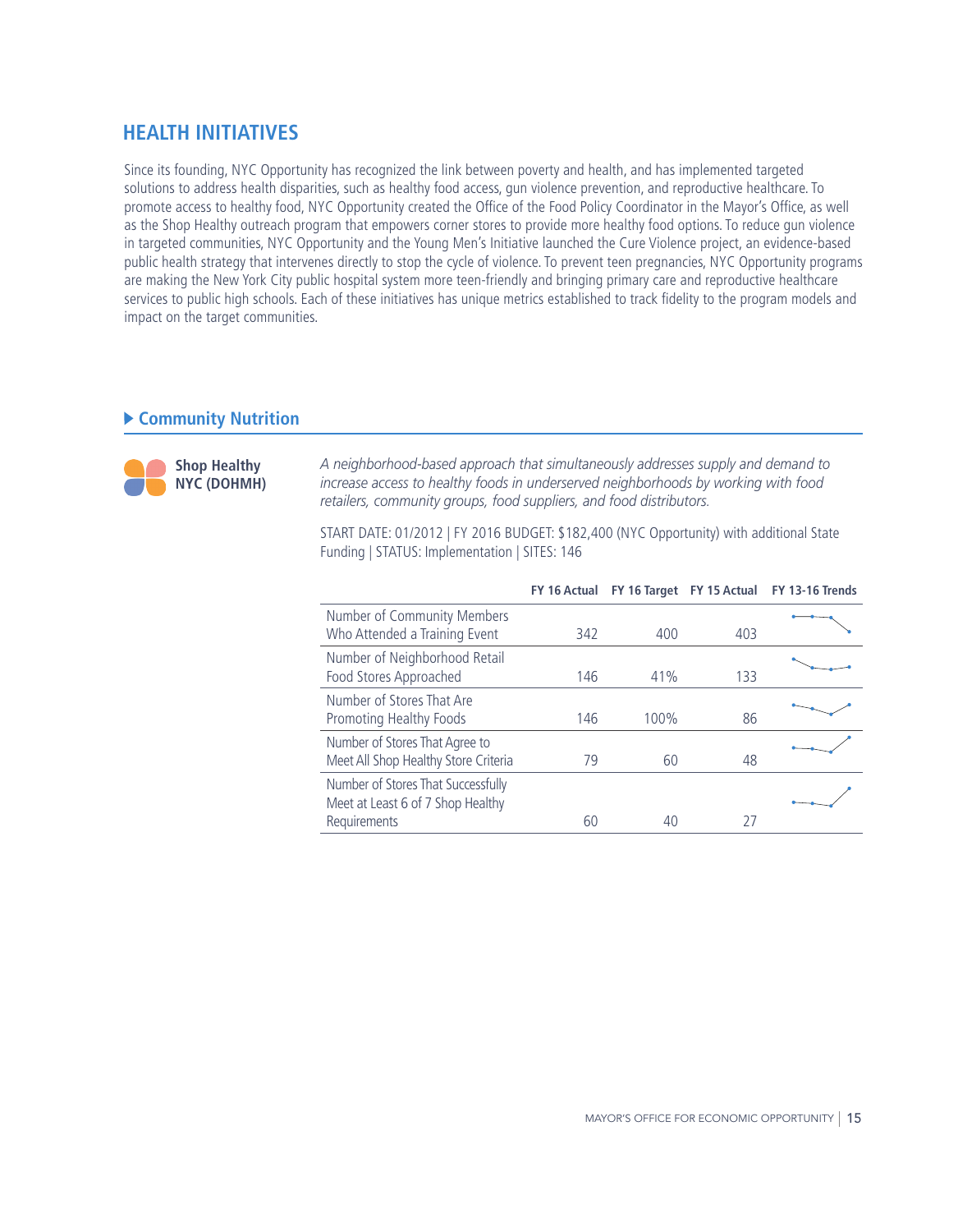### **Young Adult Health**

**School-Based Health Centers (DOHMH)**

*Provides students with comprehensive health care, including a non-stigmatized environment for obtaining reproductive and mental health education and services.*

START DATE: 09/2007 | FY 2016 BUDGET: \$1,560,166 (DOHMH) | STATUS: Successful (2010) | SITES: 111

|                                                |        |        | FY 16 Actual FY 16 Target FY 15 Actual FY 13-16 Trends |
|------------------------------------------------|--------|--------|--------------------------------------------------------|
| Program Participants                           | 15,909 | 17,915 |                                                        |
| Program Participants Utilizing<br>the Clinics  | 9,977  | 11,603 |                                                        |
| Number of Total Clinic Visits                  | 47,734 | 59,398 |                                                        |
| Number of Medical Visits                       | 30,562 | 38,292 |                                                        |
| Number of Health Education Visits              | 2,056  | 1,918  |                                                        |
| Number of Mental Health Visits                 | 10,142 | 9,844  |                                                        |
| Number of Reproductive<br><b>Health Visits</b> | 15,640 | 16,475 |                                                        |



*An after-school service learning initiative designed to reduce risky behavior and enhance school performance among middle and high school students by promoting positive life skills, a sense of efficacy and self-worth, and citizenship.* 

START DATE: 11/20072 | FY 2016 BUDGET: \$850,000 (NYC Opportunity) | STATUS: Implementation | SITES: 50

|                                     |       |       |       | FY 16 Actual FY 16 Target FY 15 Actual FY 13-16 Trends |
|-------------------------------------|-------|-------|-------|--------------------------------------------------------|
| Program Participants                | 1.763 | 2.000 | 1.232 |                                                        |
| Total Service Projects <sup>3</sup> | 100   | 100.  | N/A   |                                                        |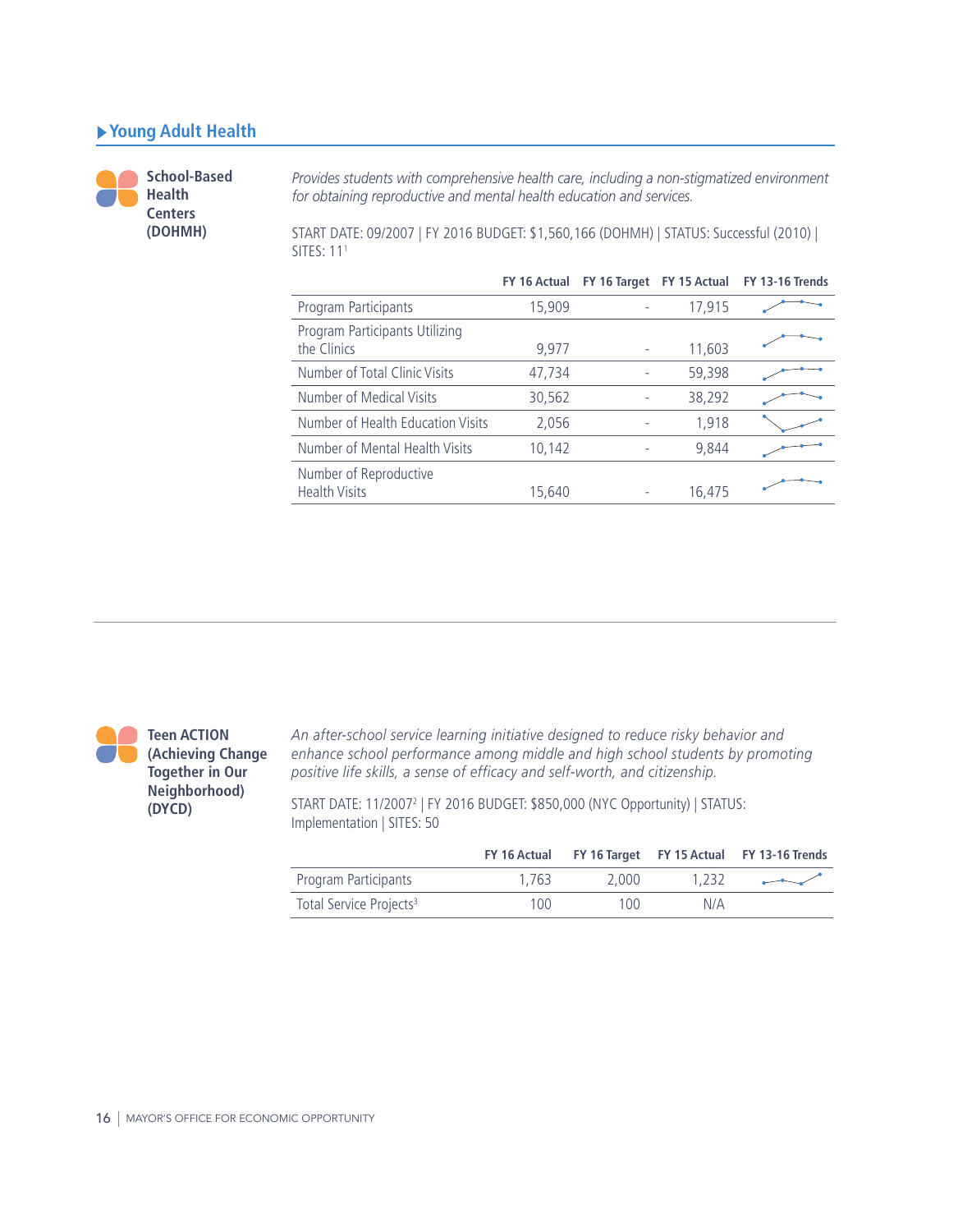

*Provides Health and Hospitals' (H+H) health and school-based clinics with comprehensive adolescent care training and clinical services, adolescent-friendly systems improvements, and youth engagement programming. (This program was previously called Teen Health Improvement.)*

START DATE: 11/2011 | FY 2016 BUDGET: \$470,000 (**YMI**) | STATUS: Implementation | SITES: 454

|                                                                                                     | FY 16 Actual | FY 16 Target | FY 15 Actual | FY 13-16 Trends |
|-----------------------------------------------------------------------------------------------------|--------------|--------------|--------------|-----------------|
| Number of Pediatric and/or<br>Adolescent Clinics Meeting All<br>Teen-Friendly Criteria <sup>5</sup> | N/A          |              | 16/17        |                 |
| Number of Healthcare<br>Providers Receiving Training<br>in Teen-Friendly Practices <sup>6</sup>     | 125          |              | 280          |                 |
| Number of Adolescent<br>Patients Served in Pediatric/<br>Adolescent Clinics                         | 123,194      |              | 108,249      |                 |

### **Parenting**

**CUNY Fatherhood Academy (CUNY)**

*Promotes responsible fatherhood, stronger families, and economic stability by connecting young fathers to employment and academic services.*

START DATE: 03/2012, Relaunched 01/20167 | FY 2016 BUDGET: \$1,000,000 (**YMI**) | STATUS: Newly Relaunched | SITES: 3

#### **FY 16 Actual FY 16 Target**

| New Enrollees                                                                                                                 | 103 | 160 |  |
|-------------------------------------------------------------------------------------------------------------------------------|-----|-----|--|
| Percent of participants who recieved<br>job placements                                                                        | 13% |     |  |
| Percent of HSE Prep participants who<br>earned a HSE diploma <sup>8</sup>                                                     |     |     |  |
| Percent of HSE Prep participants who<br>enrolled into post-secondary<br>education or industry-based training <sup>8</sup>     |     |     |  |
| Percent of College Prep participants<br>who enrolled into post-secondary<br>education or industry-based training <sup>8</sup> |     |     |  |